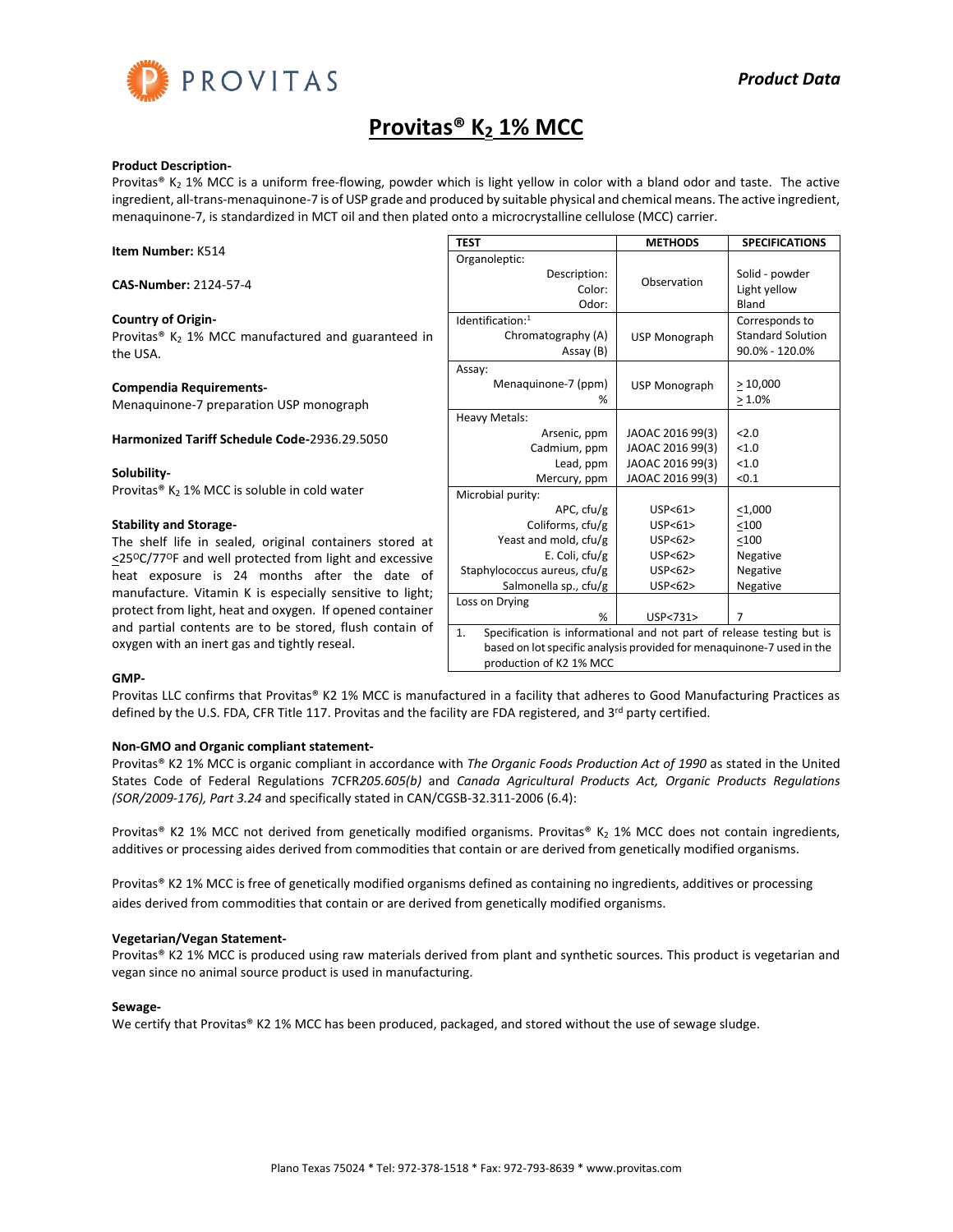

# **Provitas® K<sup>2</sup> 1% MCC**

#### **Nutritional Data (per 100g)-**

| Item                               | <b>Result</b>   | Item                                | <b>Result</b> |
|------------------------------------|-----------------|-------------------------------------|---------------|
| <b>Total Calories</b>              | 420             | Ash                                 | 0             |
| <b>Calories from Fat</b>           | 72              | Vitamin A (IU) / (RE)               | 0             |
| <b>Calories from Saturated Fat</b> | 72              | Menaquinone (mg)                    | 1000          |
| Protein                            | 0               | Vitamin E (dl- $\alpha$ tocopherol) | $\Omega$      |
| Fat                                | 8g              | <b>Vitamin D</b>                    | 0             |
| <b>Saturated Fat</b>               | 8g              | Calcium                             | $<$ 1 $mg$    |
| Carbohydrate                       | 87 <sub>g</sub> | <b>Iron</b>                         | $<$ 1 $mg$    |
| <b>Dietary Fiber</b>               | 87g             | Sodium                              | $<$ 3 $mg$    |
| Sugar - Total                      | 0               | Potassium                           | $<$ 3 $mg$    |
| <b>Added sugar</b>                 | 0               | <b>Magnesium</b>                    | 0             |
| Water                              | $<$ 5g          | Other                               |               |

#### **Accuracy Disclaimer-**

Provitas, LLC has taken great care to verify the correctness of these data and believes they are correct. However, since the data comes from various sources and are not verified analytically, we cannot warranty their accuracy. Provitas, LLC can only guarantee the minimum potency of the vitamins and other specifications found on the Provitas® K2 1% MCC Data Sheet, which are available on request. For guaranteed accuracy of composition other than that guaranteed by Provitas, LLC, the customer is advised to submit for analytical testing by a reliable laboratory.

These values have been determined by using a nutritional database of ingredients, which were analyzed singularly. They are believed to be accurate but are not guaranteed.

#### **Residual Solvent Statement-**

Provitas LLC certifies that Provitas® K2 1% MCC fully complies with Chemical test <467> USP/NF: Residual Solvents Limits. No solvents are used in the manufacturing of Provitas® K<sub>2</sub> 1500 MCT.

#### **WADA-**

Provitas LLC certifies that Provitas® K2 1% MCC does not contain nor comes into contact with any substance listed on the World Anti-Doping Agency banned list or other sports related banned lists. These include narcotics, hormones, diuretics, and steroids.

#### **Nanomaterial Statement-**

Based on our current understanding of nanomaterial regulation EU No 1169/2011, Provitas® K2 1% MCC is not considered a nanomaterial. Therefore, it does not require labeling as such.

#### **Contaminants and Impurities Statement-**

To our knowledge, there is no contamination by potentially harmful materials in Provitas® K2 1% MCC. This includes but not limited to heavy metals, pesticides, propylene, PAHs, dioxins, melamine, mycotoxins, and solvents.

#### **Prop 65-**

We certify that Provitas® K2 1% MCC and all materials used to manufacture Provitas® K2 1% MCC do not appear on the List of Chemicals Known to Cause Cancer Or Reproductive Toxicity, under section 25249.8 of the CALIFORNIA SAFE WATER AND TOXIC ENFORCEMENT ACT OF 1986, Chapter 6.6 added by Proposition 65 in 1986.

## **BSE/TSE/Irradiation/EtO Statements-**

Provitas, LLC guarantees that no BSE causing ingredients are present in Provitas® K2 1% MCC. Provitas® K2 1% MCC is free of any animal origin organisms/ingredients. Provitas® K2 1% MCC tests PCR negative for any animal-based organisms.

Provitas LLC certifies that Provitas® K2 1% MCC is free of radiation. Irradiation is not used in the production, packaging and/or storage of Provitas® K2 1% MCC.

We certify that Provitas® K2 1% MCC is free of ethylene oxide. Ethylene oxide sterilization is not used in the production, packaging and/or storage of Provitas® K2 1% MCC.